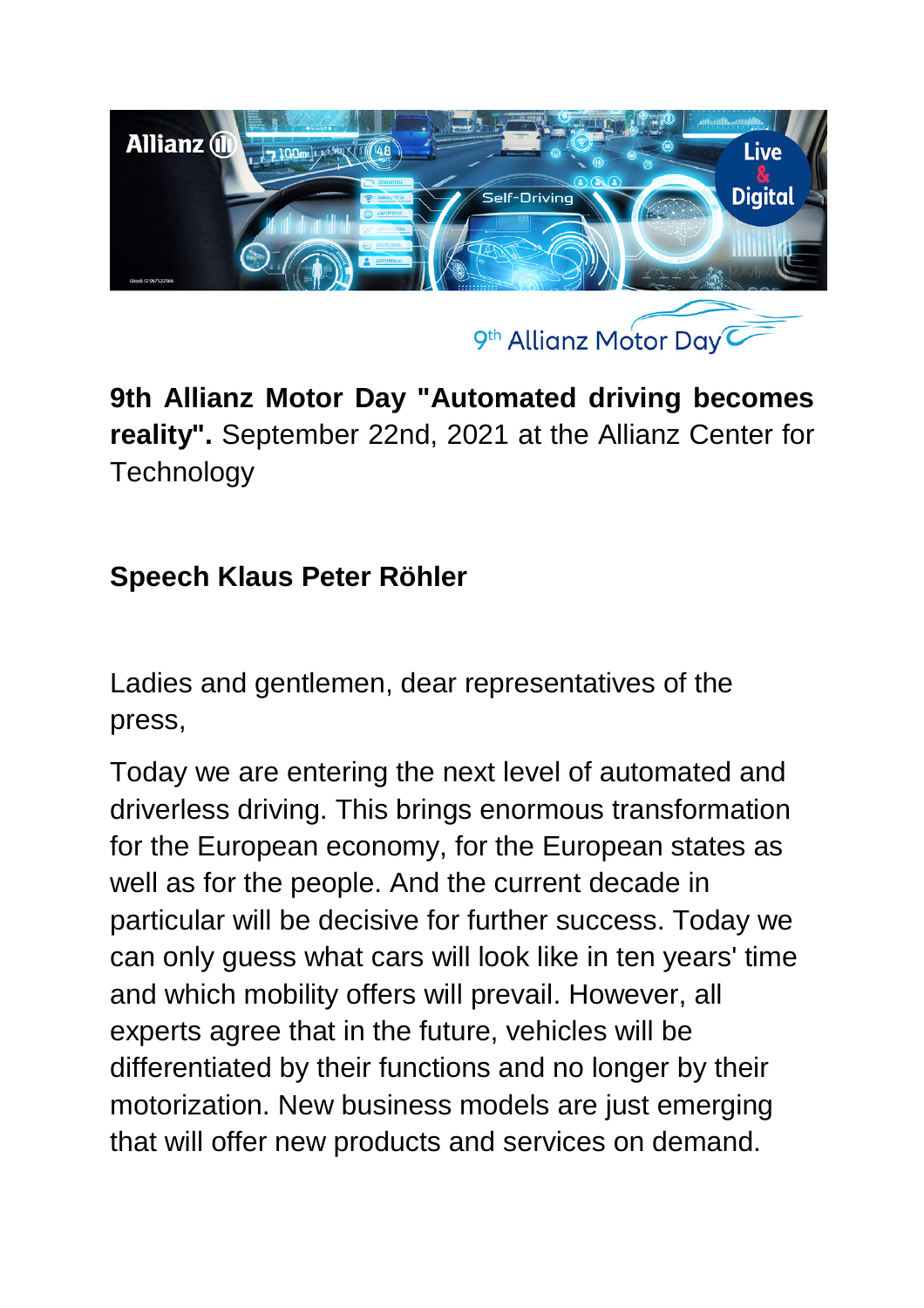And it will become clear who has been best at solving the issue of sustainability with a profitable growth story.

At this year's IAA Mobility we have seen the current status and progress in automation from a variety of vehicle manufacturers. It has shown to me that the strategy of the European manufacturers, after following a path of reduced complexity, now moving to more and more complex use cases, can well be a great success story.

Ladies and gentlemen, it is the task of an insurance company to make the future of our customers safe. Today, we would like to show you where we are already making contributions to the safe introduction of autonomous driving, but also where we still want to help shape it and which legal and technical framework conditions are needed for this.

We must not focus only on one country – we have to take a European view of driving with automated and autonomous vehicles. In the future, customers will use these vehicles to travel to other countries and cross national borders. To put it simple, we need to make our roads and rules fit for automated vehicles across Europe. Therefore, we see the need for European harmonization, because when crossing borders, these cars need to comply with all relevant road signs, traffic rules and regulations.

The headline of our event today is "Automated Driving becomes reality?" For me, one aspect is particularly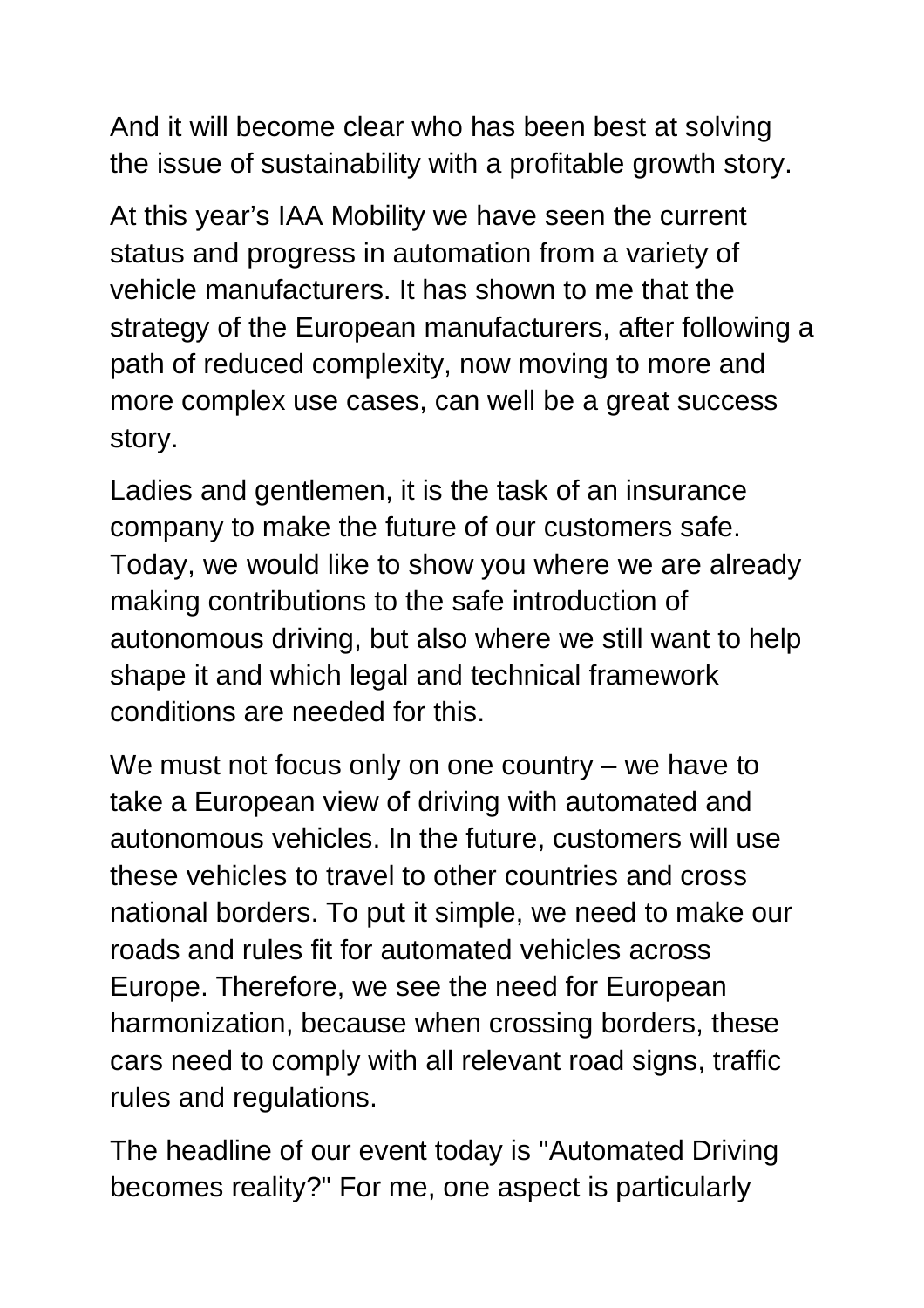important: the ultimate discipline for the successful introduction of automated and autonomous functions is road safety. Only if the technology is safe and reliable, only if the public trusts and accepts the technology, it can assert itself in the market.

And: if there is one thing we have learned from 50 years of research at the Allianz Center for Technology, it is that road safety can only be achieved through the interdisciplinary interaction of all key stakeholders.

Let me start with the recent developments in the regulatory Frame:

- The UNECE (United Nations Economic Commission for Europe) has in the meantime created the necessary regulations for the approval of automated driving functions. Until the end of this year, we expect drivers in the first vehicle models featuring the Automated Lane Keeping System to be able to hand over control to the vehicle for an extended period of time on motorways.
- With the Law on autonomous driving, the German legislator has gone one step further and has enabled Germany - as the first time for an entire country in the world - to provide the regulatory framework for autonomous – driverless – vehicles. The operation of driverless vehicles is initially possible in predefined local operating areas. For public transport, this applies in particular to so-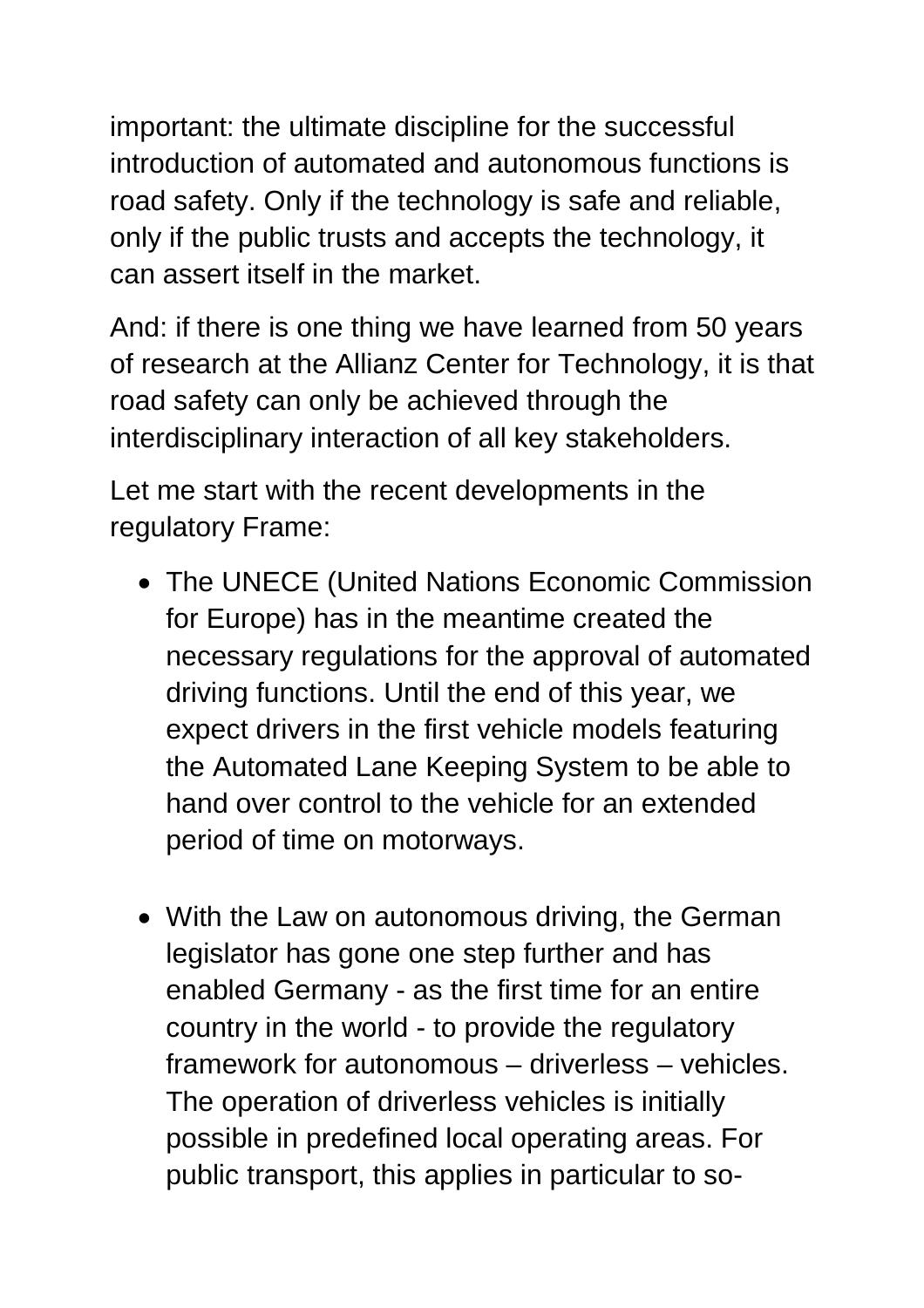called people movers, which travel on defined routes, or to driverless valet parking for cars.

In Germany, the first automated and autonomous systems will thus be attested fitness to drive within a framework of defined conditions. In other words: Soon, we will see more and more computer-drivers – with limited driving experience – coming onto our roads. I think it is quite accurate to speak here of "autonomous novice drivers". Just as human novice drivers constantly receive feedback and learn from practice, the autonomous systems will be improved over time via tested and approved software updates. And the findings must of course be incorporated into further development. This applies to vehicles as well as to infrastructure and the human-machine interface.

The regulations recognize the complexity of the technology in traffic operations and focus on two essential safety aspects:

- a) Even with automated driving, the driver must still be sufficiently alert and, if necessary, retake control of the vehicle immediately.
- b) With autonomous driving, "technical supervision", e.g. by car manufacturers, is required that can deactivate the vehicle from the outside and enable driving maneuvers in difficult situations. Again, we see human intervention where situations are too complex for the autonomous novice driver. The technical supervisor has to interpret unexpected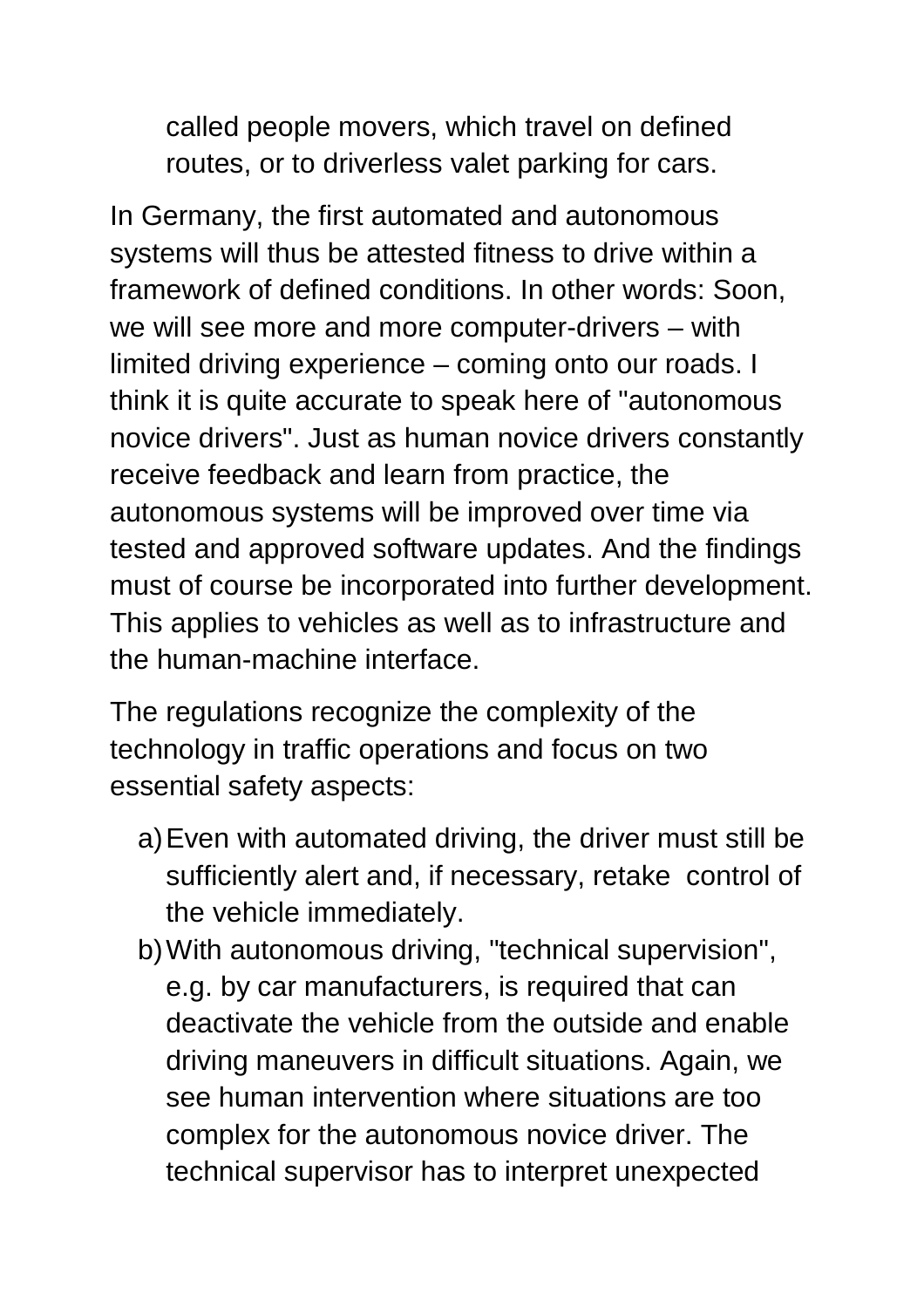traffic situations via camera and sensor data remotely. A conceivable case could be for example enabling the car manually remote to drive through a red traffic light when the light is permanently red due to a malfunction.

No technology is flawless, and we expect that accidents will still occur especially in mixed traffic with other vehicles. This is where we as Allianz have an important role.

Yes: we trust

- in the competence of the companies and authorities involved,
- as well as in our risk assessment,
- and we will offer insurance cover to the "autonomous driving novices".

However, we are only at the beginning of this development and three key challenges have to be solved to enable a stable and reliable insurance regime for autonomous driving:

1. Ongoing feedback & learning path

Manufacturers continue to learn from mistakes in practical use through ongoing feedback. In order to broaden the range of uses of autonomous systems, it is essential that a learning path is followed, just like with a "real" novice driver.

For the results of these feedback processes, we need an European Union-wide exchange of both system and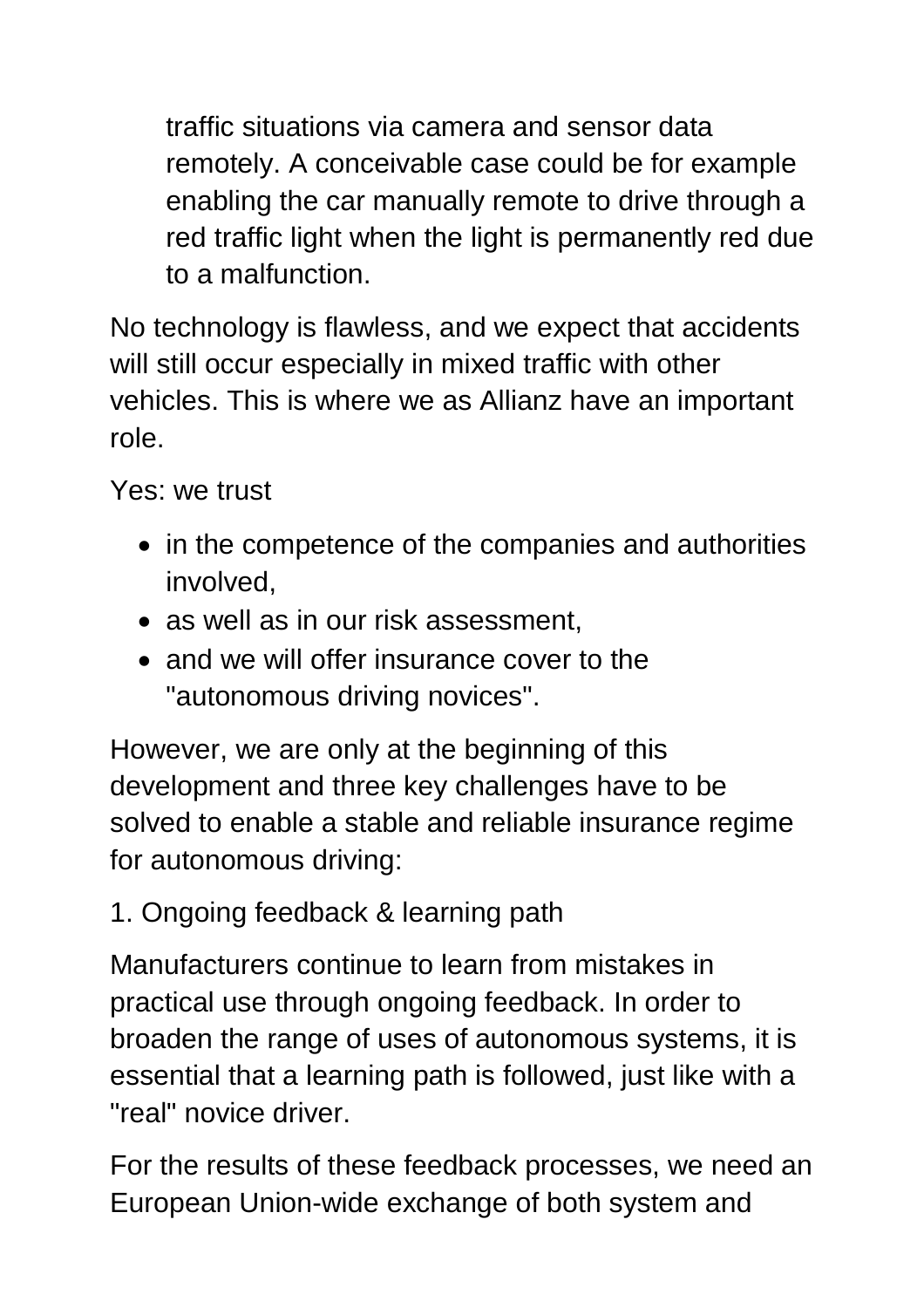accident data. Manufacturers, suppliers and, of course, insurers could make their data, especially their accident data, available in such a data room.

In the EU regulation for artificial intelligence proposed in April of this year, the EU Commission also made it clear that cross-border data exchange is desired in autonomous systems with artificial intelligence. We consider such a European data space to be sensible already in the current automation stages. We would participate in it because we believe that together we will learn more quickly from mistakes, avoid personal injury and material damage while increasing society's trust in the systems as a result.

## 2. Access to car data & data trustee

We need a clear regime for the access to data gathered by the car's sensors, which takes into account society's interest that every accident situation can be fully reconstructed – which is crucial to maintain the public's trust in the new technology –, but also the rights of the owner or driver of the car.

In our opinion, the demand for a meaningful recording of accident data can be very well reconciled with the legitimate data protection interests of all parties involved:

The driver or owner of the vehicle has a right of selfdetermination over the personal data generated in the car. Thus, the vehicle owner or driver must also be able to decide freely to whom they make their data available, under what conditions and for what purpose.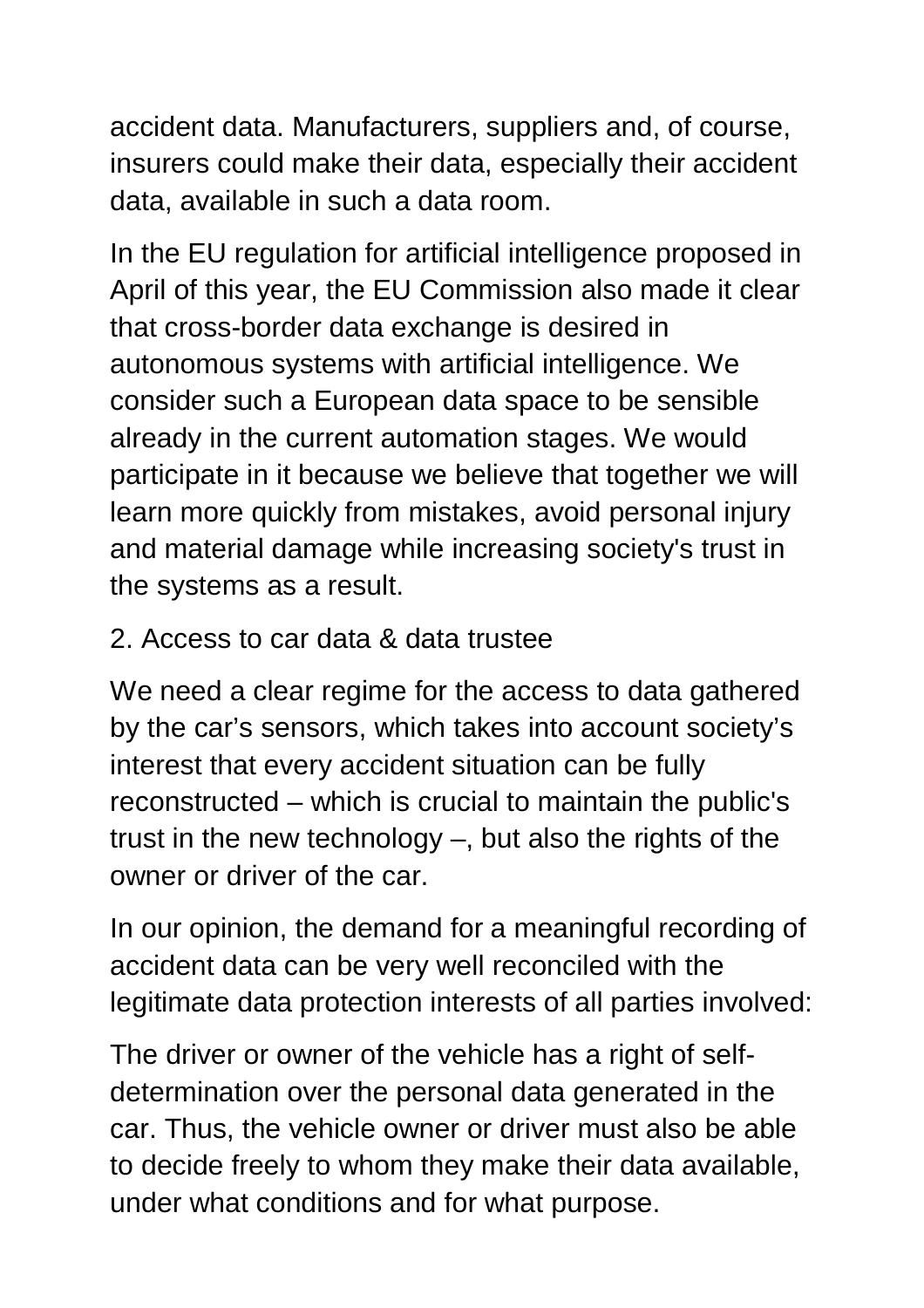As our proposed solution regarding the storage of these data we favor the model of an independent data trustee, who in future would manage standardized and nondiscriminatory data access to the vehicle data for the owner as well as authorized persons in line with all relevant data protection requirements.

This data trustee could then also make anonymized data available for statistical evaluations. Society has an important right to know how often autonomous systems are responsible for injuries to persons or damage to property. Mobility data, for example on traffic loads, could also be available in anonymized form.

## 3. Liability Regime

The focus for Allianz is, of course, on the safety of the vehicles and victim protection.

In the existing liability system, the injured party of an automated or driverless vehicle can turn to the owner, who is liable for both human and technical errors within the framework of strict liability of the Road Traffic Act. Therefore, from Allianz's point of view, the liability system does not need to be adjusted.

The same applies to cases where the driver is not the owner and causes an accident, e.g. by ignoring an error message.

What is new is the technical supervision needed for driverless vehicles. At Allianz, this will be included in the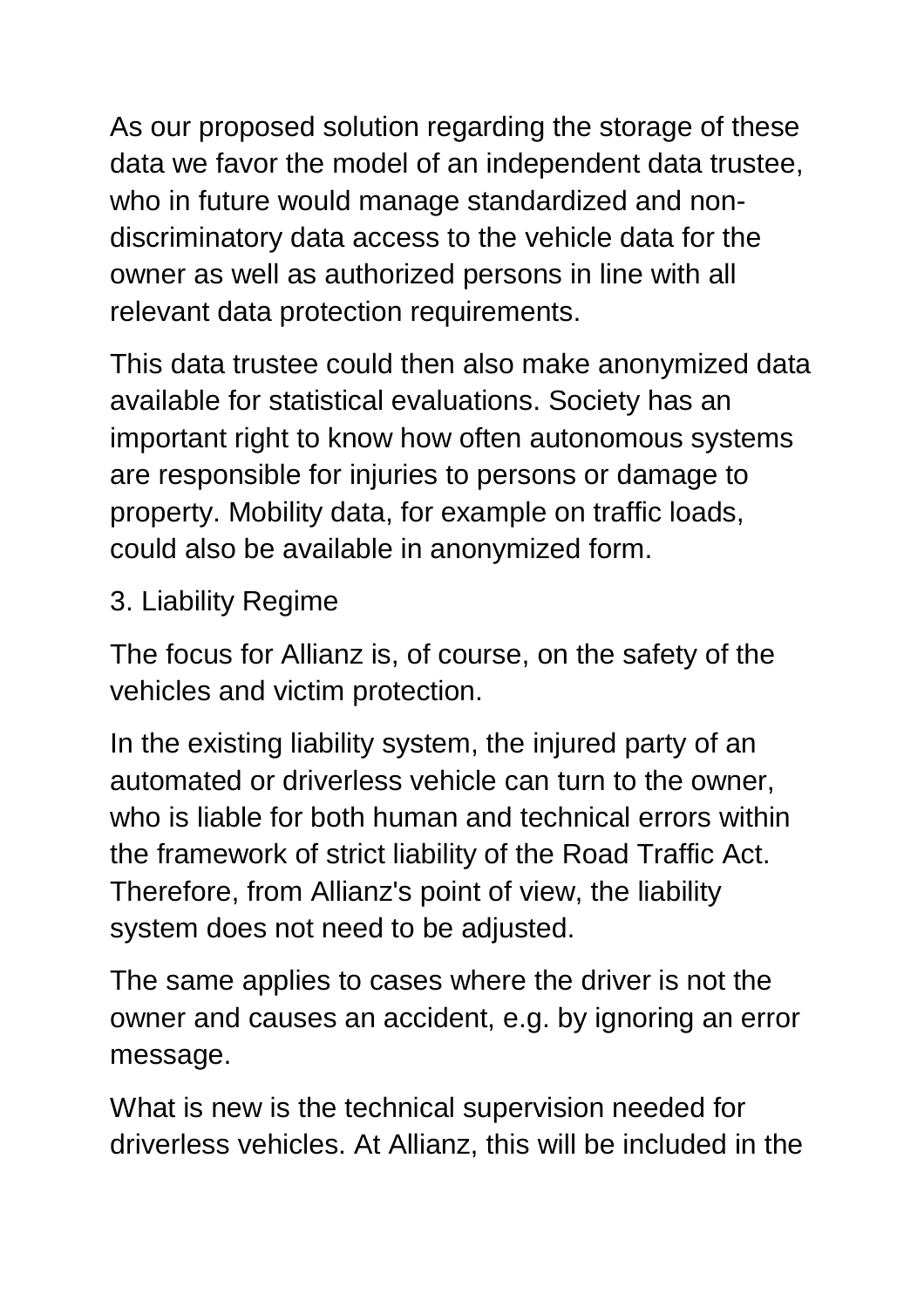motor vehicle liability insurance, just as the driver has been up to now.

Besides the owner the manufacturer can be liable according to product liability legislation in case the system has flaws and causes harm to a third party. However, even in this case the victim of a traffic accident is free to claim against the motor insurer. Allianz could then make a recourse claim against the vehicle manufacturer.

Finally, let me address a new important aspect regarding the liability regime. What about the owners themselves? Just consider the case of owners being injured in their automated driving vehicles. Since such owners cannot make any claims against themselves, they would only have a claim under product liability law against the manufacturer. The injured owner would have to prove a product defect and its causation.

Allianz believes the owners of vehicles must be legally protected in their vehicles if the car caused the accident in automated mode. Allianz can imagine – for example in Germany as a product solution – that, in the future the owner of the vehicle will also be integrated into the protection of the motor vehicle insurance.

Ladies and gentleman, to conclude, I am very confident that solutions to those challenges will be found. Autonomous driving systems can be designed in a way that they will be self-educating and make "autonomous driving novices" real driving professionals. Together with